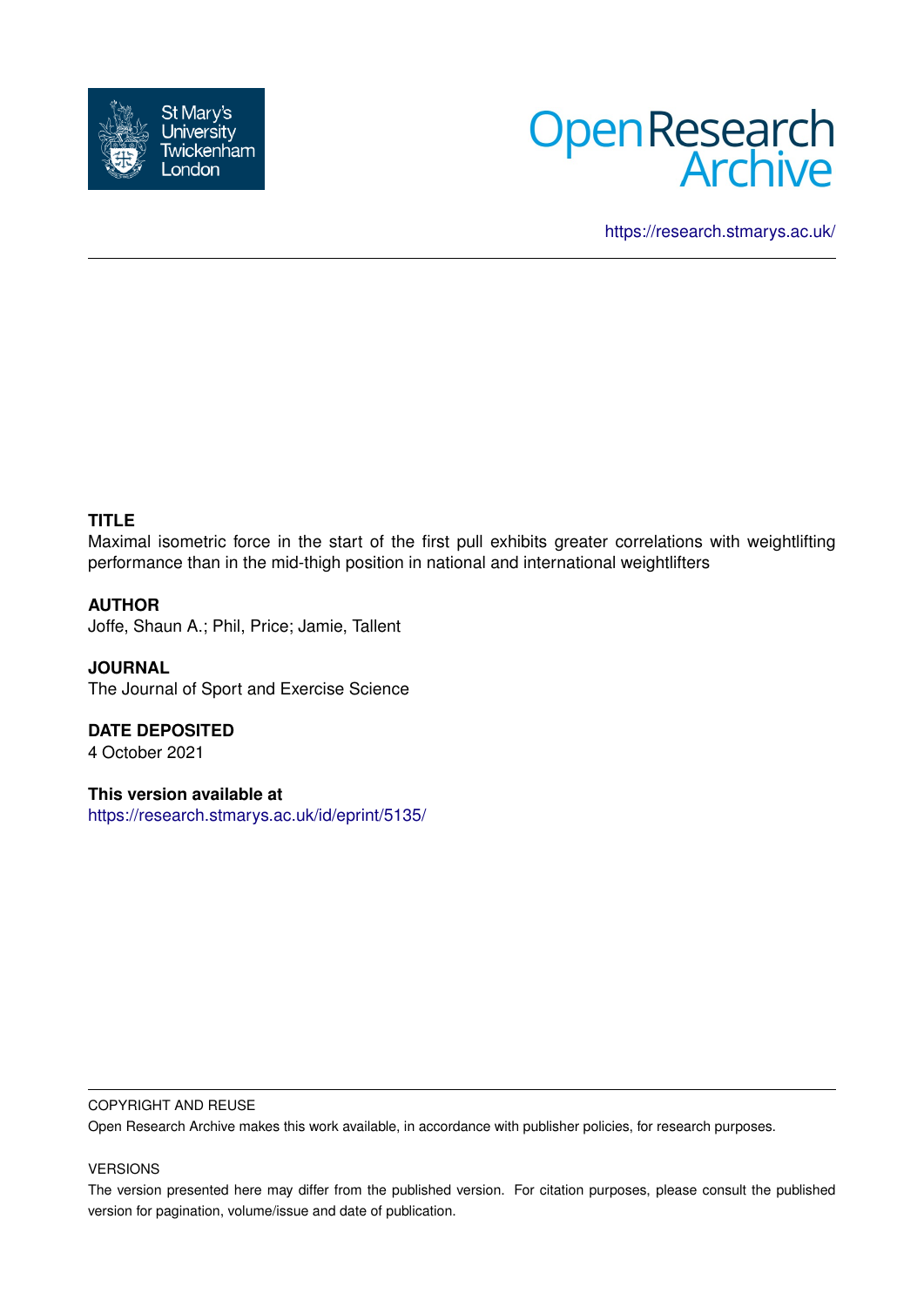

*The Journal of Sport and Exercise Science, Vol. 5, Issue 3, 202-211 (2021)*

JSES

ISSN: **2703-240X**

*[www.sesnz.org.nz](http://www.sesnz.org.nz/)*

# **Maximal isometric force in the start of the first pull exhibits greater correlations with weightlifting performance than in the mid-thigh position in national and international weightlifters**

Shaun A. Joffe<sup>1, 2\*</sup>, Phil Price<sup>1</sup>, Jamie Tallent<sup>1</sup>

*<sup>1</sup>Faculty of Sport, Allied Health and Performance Science, St Mary's University, Twickenham, UK <sup>2</sup>British Weight Lifting, Leeds, UK* 

A R T I C L E I N F O A B S T R A C T

*Received: 22.01.2021 Accepted: 05.05.2021 Online: 17.06.2021*

*Keywords: Relationship Determinant Strength Clean & Jerk Snatch*

*This investigation compared the maximal isometric force capacity between the start position of the first pull (IPSP) and isometric mid-thigh pull (IMTP), and their relationship with weightlifting competition performance in twenty national and international, male and female weightlifters. Isometric strength assessment and competition performance data collected as part of the routine sport science services of a national weightlifting performance programme were used for this study. Differences in isometric peak force (PkF) and allometrically scaled peak force (PkFa) between the IPSP and IMTP were evaluated using a paired-samples t-test. The relationships between absolute and allometrically scaled IPSP, IMTP, Total (TOT), Snatch (SN) and Clean & Jerk (CJ) variables were analysed using Pearson's Product-Moment Correlation. Fisher's r-to-z transformation was used to statistically compare the correlation values between the IPSP and IMTP with weightlifting performance measures. The IMTP PkF and PkFa were significantly greater than the IPSP PkF and PkFa, respectively, across combined (COM), male (M) and female (F) groups (p = < 0.001). However, the IPSP PkF exhibited significantly greater correlations with SN (r*   $= 0.94$  *vs.* 0.83,  $p < 0.05$ ) and TOT ( $r = 0.95$  *vs.* 0.86,  $p < 0.05$ ) than the IMTP PkF in the *COM group. In addition, the IPSP PkFa exhibited a significantly greater correlation with allometrically scaled snatch (SNa) (r = 0.83 vs. 0.51, p < 0.05) than the IMTP PkFa in the COM group. No significant correlations were observed between the IPSP PkFa and IMTP PkFa across M, F and COM groups. These findings suggest that the maximal force capacity in the IPSP is a greater determinant of weightlifting performance than in the IMTP, however, each may be representative of independent neuromuscular qualities. Coaches and practitioners working with weightlifters may consider implementing the IPSP assessment in addition to the IMTP to evaluate the strength characteristics specific to the different phases of the pull.*

#### **1. Introduction**

The snatch and the clean & jerk techniques are initiated with the 'pull' phase, where the bar is displaced from the floor to waist height; and vertical propulsive forces are applied to project the bar high enough to be caught in an overhead (Snatch) or front rack (Clean) position (Kipp & Giordanelli, 2018). The pull is comprised of three sub-phases: the first pull, transition and second pull, each exhibiting unique kinetic and kinematic characteristics (Gourgoulis, Aggeloussis, Garas, & Mavromatis, 2009). The first pull is integral to the efficiency of the lift, as precise barbell and joint mechanics can limit excessive external joint torque and preserve balance between the center of mass and base of support. This facilitates a more efficient transition phase and subsequently a greater application of vertical ground reaction forces (VGRF) in the second pull (Favre & Peterson, 2012).

The first pull occurs between the separation of the bar from the floor and the peak extension of the knee, finishing with the bar slightly above the patella. The lifter therefore must generate tension, overcome inertia, and accelerate the bar vertically by

<sup>\*</sup>Corresponding Author: Shaun Joffe, Faculty of Sport, Allied Health and Performance Science. St Mary's University, UK, shaun.joffe@stmarys.ac.uk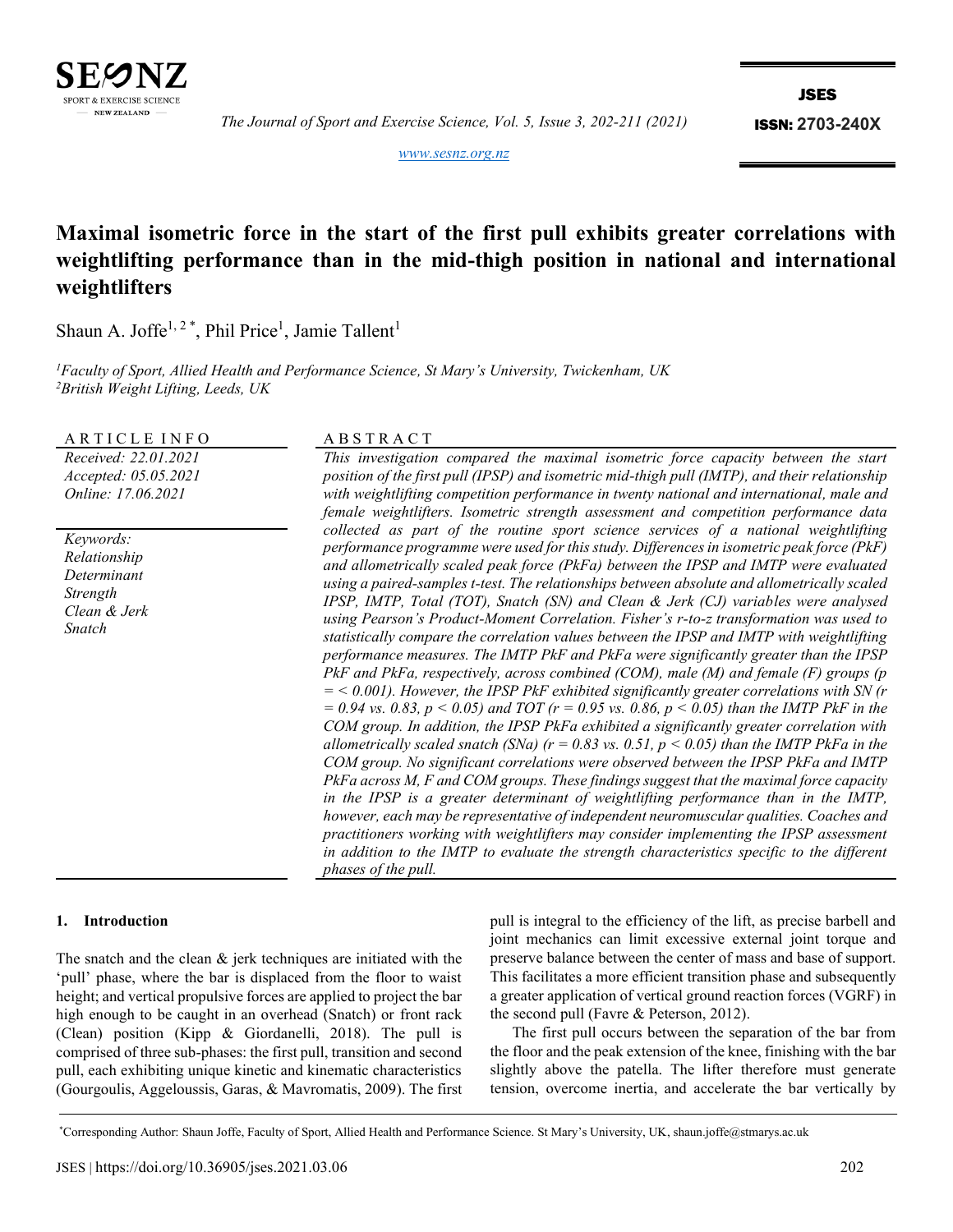extending the legs whilst maintaining a constant torso angle relative to the floor (Chavda & Turner, 2020). This requires a large concentric knee extensor torque from a flexed knee angle, while resisting notable external joint torque around hip and lower back (Kipp, Redden, Sabick, & Harris, 2012).

Previous investigations have shown that peak VGRF during the first pull strongly correlate with the load lifted in the snatch and clean lifts (Baumann, Gross, Quade, Galbierz, & Schwirtz, 1988; Enoka, 1979; Souza, Shimada, & Koontz, 2002). Elite weightlifters also demonstrate greater relative peak VGRF during the first pull than their sub-elite counterparts (Kauhanen, Häkkinen, & Komi, 1984). In addition, smaller horizontal resultant acceleration vectors applied to the bar in the first pull are associated with greater technical efficiency and overall success rate in the snatch (Gourgoulis et al., 2009). These findings emphasize the importance of both the magnitude and vertical direction of force application during this phase and consequently, are critical considerations when evaluating phase-specific neuromuscular characteristics in weightlifters.

The existing dynamic and isometric assessments used to evaluate the neuromuscular characteristics in weightlifters are typically based upon their kinetic and kinematic specificity to the second pull (Carlock et al., 2004; Haff et al., 2005, 1997). The most widely investigated assessment is the isometric mid-thigh pull (IMTP), which evaluates the maximal VGRF and rate of force development (RFD) in an identical position to the start of the second pull (Comfort et al., 2019). This position was adopted because the greatest VGRF and RFD occurs during this phase (Haff et al., 1997). In addition, this position corresponds with the peak of the strength curve (Stone et al., 2019) which is proposed to be the optimal position for maximal isometric testing (Wilson & Murphey, 1996). Multiple investigations have demonstrated large correlations between the IMTP peak force (PkF) and RFD with weightlifting performance in sub-elite and elite male and female weightlifters  $(r = 0.58 \text{ to } 0.84)$ , reinforcing the importance of these qualities in the second pull (Beckham et al., 2013; Haff et al., 2005; Joffe & Tallent, 2020; Stone et al., 2005). However, differences in joint angles, external joint torque (Kipp et al., 2012) and temporal patterns of VGRF (Chavda et al., 2020) between the first and second pull gives rise to the supposition that the assessment of maximal force characteristics specific to the first pull may reveal additional information regarding the neuromuscular characteristics associated with superior weightlifting performance. In a recent review on the use of the IMTP in weightlifters, Stone et al. (2019) proposed conducting a maximal isometric assessment across multiple positions of the pull, including the start position of the clean or snatch lifts. It was suggested that this information could inform the prescription of training by addressing position-specific strength deficits in the pull. However, no investigations to date appear to have addressed this notion, therefore our understanding of the role of maximal force capacity in the start of the first pull is unclear.

However, several investigations have examined isometric testing across multiple positions of the corresponding dynamic exercise, including the deadlift (Bartolomei et al., 2019; Beckham et al., 2012; Malyszek et al., 2017; Miller, 2020), back squat (Bazyler, Beckham, & Sato, 2015; Marcora & Miller, 2000) and bench press (Murphy, Wilson, Pryor, & Newton, 1995). A common finding between these investigations was that the longer muscle length testing position elicited a comparatively smaller peak force than at the shorter muscle length position. This is likely attributed to each of these exercises being categorized as having 'ascending strength curves' (McMaster, Cronin, & McGuigan, 2009). Interestingly however, those investigations which examined the correlations between isometric PkF at different testing positions with the exercise 1-repetition maximum (1-RM), consistently revealed greater correlations between the peak force in the longer muscle length position (Bartolomei et al., 2019; Bazyler et al., 2015; Miller, 2020; Wilson & Murphey, 1996). These findings are perhaps expected, given that the weakest mechanical position is the theoretical limit for the maximal load that can be lifted in a dynamic movement. Although the snatch and clean are most appropriately categorized as ballistic tasks, rather than a maximal dynamic strength task, their shared objective is to lift a maximal weight. It is therefore plausible that this principle applies to these lifts as well. Like these previous reports, an isometric pull in the start position of the weightlifting movements may reveal greater correlations with weightlifting performance that the IMTP.

The purpose of this investigation is to compare the relationships between an isometric pull from the start position of the first pull (IPSP) and the IMTP with weightlifting competition performance in national and international male and female weightlifters. It is hypothesized that the IPSP will exhibit a lower maximal force output but will reveal a stronger correlation with weightlifting performance measures compared with the IMTP.

#### **2. Methods**

This investigation examined the relationship between the IPSP and IMTP with weightlifting competition performance including the Snatch (SN), Clean & Jerk (CJ) and Total (TOT) in national and international male and female weightlifters. Force-platform strength assessment and competition performance data collected as part of the routine sports science support services of a national weightlifting performance and talent development programme between 2014 and 2017 were utilised for this investigation. Testing took place during specific competition preparation camps at the beginning of training sessions. Testing data within four to eight weeks of a national or international competition were collected for analysis.

#### *2.1. Participants*

Twenty national and international male and female weightlifters (7 males; age: 24.2 years  $\pm$  3.0; weight: 85.5 kg  $\pm$  13.1; height: 1.76 m  $\pm$  0.06 and 13 females; age: 26.1 years  $\pm$  7.2; weight: 62.2 kg  $\pm$  8.5; height: 1.57 m  $\pm$  0.07) participated in this investigation. All participants were part of the national weightlifting performance programme or talent development programme at the time of data collection. All participants provided informed consent to the use of these data. Project approval was obtained from a University Ethics Committee.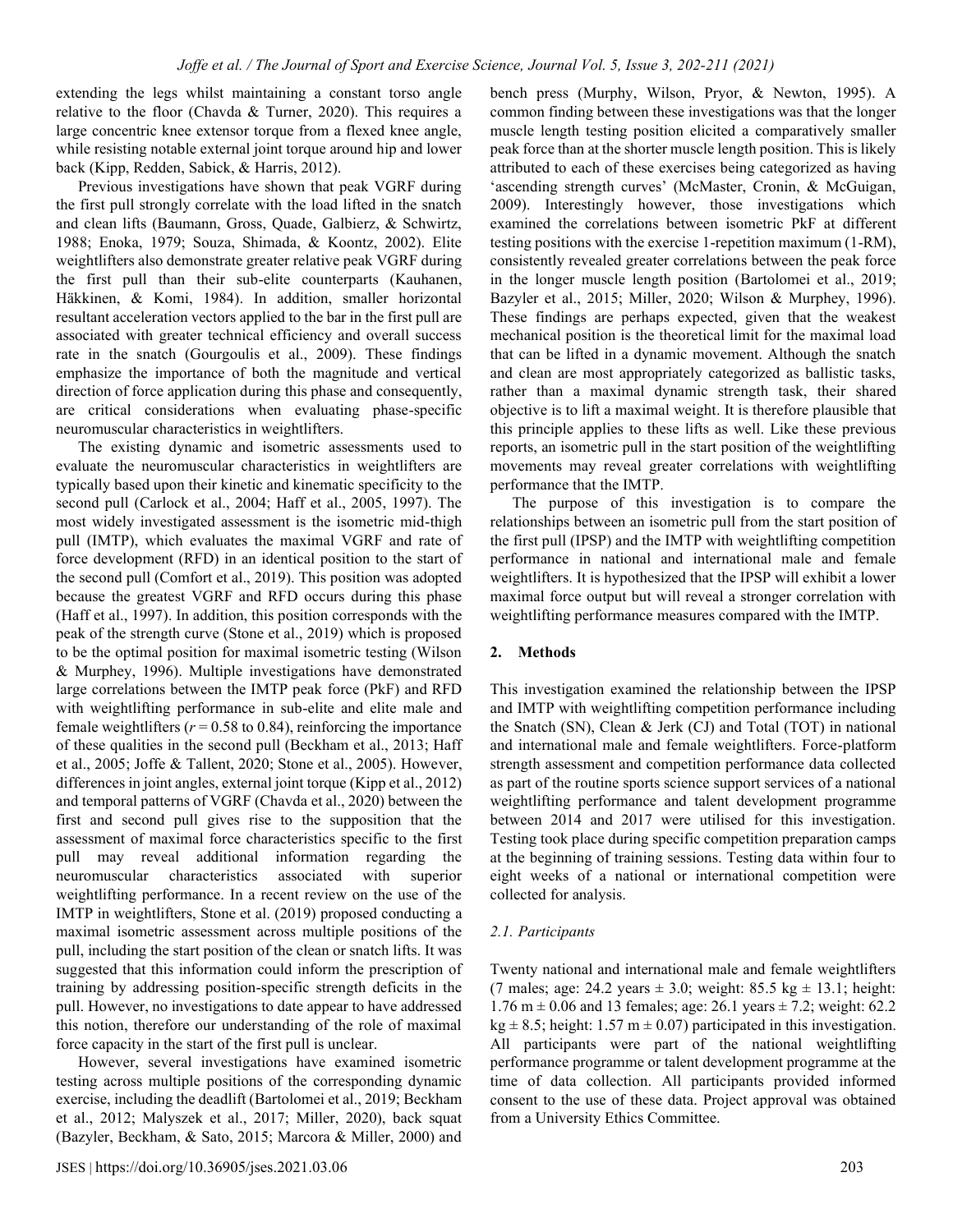#### *2.2. Procedure*

#### *2.2.1. Isometric Pull Assessments*

Isometric testing was performed using a ForceDecks bilateral force plate system (2 x 350 mm x 750 mm ForceDecks FD4000 Force Platforms, NMP Technologies, London, UK) inside a customised power rack with bar attachment points located at 2.5 cm intervals along the vertical bar supports. Force-time data were captured with a sampling frequency of 1000 hz using NMP ForceDecks software (Version 1.2.6322, NMP Technologies, London, UK). Testing took place at the beginning of training sessions following a standardised warm-up protocol which included dynamic movements (i.e., body weight squats and lunges), technical drills with an empty bar and a series of warmup attempts in either the snatch or clean  $\&$  jerk, depending on the athlete's training programme.

The set-up position for the IMTP test was established in accordance with previously described guidelines (Comfort et al., 2019). Knee and hip angles ranged between 125 to 145° and 140 to 150° respectively, and the bar held in a clean grip with the torso oriented vertically. The bar was positioned with slight contact on the upper thigh to ensure a kinematic similarity to the start of the second pull. Feet were positioned directly beneath the center of the bar and approximately hip-width apart. For the IPSP, the bar height was consistent for all participants as this was based on the height of a weightlifting bar when loaded with standard weightlifting disks of 45 cm diameter. Therefore, the center of the bar was positioned 22.5 cm from the floor. This meant that each participant's body position, such as knee and hip joint angles, might have varied slightly, depending on individual anthropometric and mobility characteristics. However, key technical criteria of the set-up position for the clean were adhered to, which included bar positioned directly above the metatarsophalangeal joint, center of the hip joint above the center of the knee joint, center of the shoulder joint above the center of the hip joint, center of the shoulder joint directly above or slightly in advance of the bar and the arms remained full extended (Figure 1) (Chavda et al., 2020). This was visually inspected by the administrator prior to the commencement of the test. Similarly, to the IMTP protocol, a clean grip was adopted for this assessment.



JSES | https://doi.org/10.36905/jses.2021.03.06 204 Figure 1: Example testing positions for the Isometric Pull from the Start Position (A) and the Isometric Mid-Thigh Pull (B).

Weightlifting shoes and lifting straps were utilized and standardized for both isometric tests. All participants were familiar with both testing protocols; therefore, a single warm-up attempt was performed before their first maximal attempt of each test. As these assessments formed part of a physical testing battery for the athletes, the order of the isometric assessments was standardized, so that the IMTP was performed before the IPSP. This was to avoid any confounding factors which may lead to greater error when trying to detect a meaningful change over time (McGuigan, 2020). Before each test, participants were instructed to "pull as hard and fast as possible" and "keep pulling until you are signaled to release" (Comfort et al., 2019). One second after the force trace either plateaued or continued to decline, a signal to cease the test was given. Each test lasted approximately 2 to 4 seconds. Three tests were performed for each athlete with 3 minutes rest between attempts. The net PkF was collected and the average value of all the three trials was used for the analysis. Testretest reliability for IMTP and IPSP for PF was  $ICC = 0.97, CV$ 2.76% and ICC =  $0.98$ , CV 1.3% respectively, and are consistent with previous reports (Beckham et al., 2012; Haff et al., 2005; Joffe & Tallent, 2020; Stone et al., 2005).

#### *2.2.2. Competition Performance Data Collection*

Competition performance data including SN, CJ and TOT were collected from national championship events, international IWF sanctioned events and the European Under 23s (A non-IWF sanctioned event) between 1st January 2014 and 31st December 2017. These competitions were chosen because it was typical for athletes to 'peak' for these competitions, and thus, it was reasoned that these performances reflected their optimal athletic performance. Competition performance data were obtained from the publicly available British Weight Lifting, International Weightlifting Federation and European Weightlifting Federation websites. Test-retest reliability of weightlifting performance in international male and female weightlifters has been reported as 2.5% (95% CI 2.2 to 2.9%) and 3.2% (95% CI 2.7 to 4.1%) respectively (McGuigan & Kane, 2004).

#### *2.3. Statistical Approach*

All data are presented as mean  $\pm$  standard deviation. Strength assessment and competition performance data were tested for normal distribution using the Shapiro-Wilks test. All analyses were performed on absolute and allometrically scaled assessment (IPSP and IMTP, IPSPa and IMTPa, respectively) and competition data (SN, CJ, TOT and SNa, CJa, TOTa, respectively). Allometric scaling of isometric strength and weightlifting performance to body mass was performed using the power exponent of 0.67 (Jaric, Irkov, & Arkovic, 2005). A pairedsamples t-test was used to analyze the difference between IPSP and IMTP and an independent-samples t-test was used analyze the differences between male and female groups, each with 95% confidence intervals and effect sizes. The relationship between all competition performance variables (SN, CJ, and TOT) with IPSP and IMTP was investigated using the Pearson's Correlation Coefficient. Correlation values are presented with 95% confidence intervals. Correlations were interpreted in accordance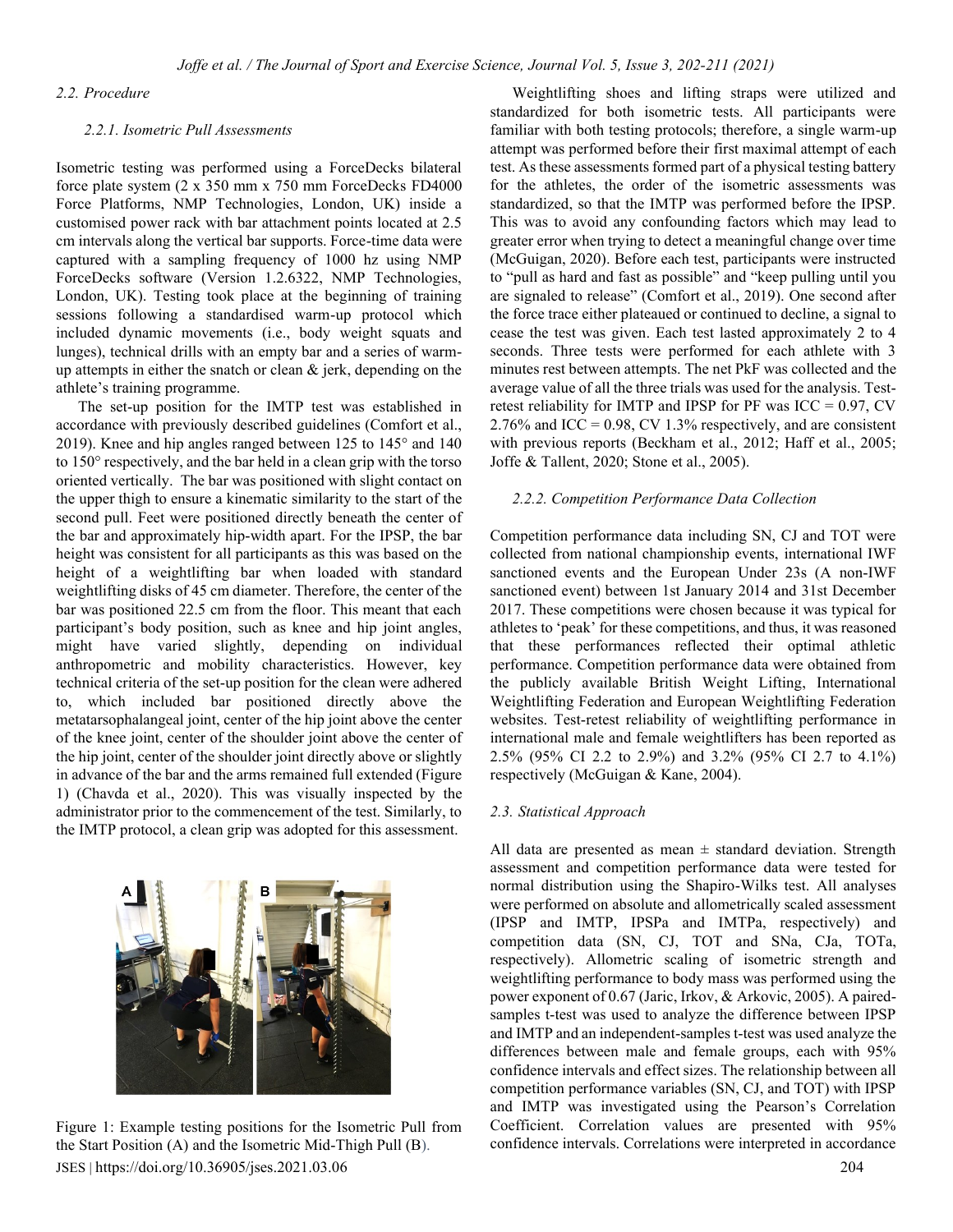| Group   | $TOT$ (kg)   | SN(kg)       | $CJ$ (kg)    | <b>IMTP PKF</b><br>(N) | <b>IPSP PKF</b><br>(N) | <b>TOTa</b><br>$(kg.kg^{0.67})$ | SNa<br>$(kg.kg^{0.67})$ | CJa<br>$(kg.kg^{0.67})$ | <b>IMTP PkFa</b><br>$(N.kg^{0.67})$ | <b>IPSP PkFa</b><br>$(N \cdot kg^{0.67})$ |
|---------|--------------|--------------|--------------|------------------------|------------------------|---------------------------------|-------------------------|-------------------------|-------------------------------------|-------------------------------------------|
| M(7)    | $282 \pm 46$ | $128 \pm 20$ | $154 \pm 27$ | $3324 \pm 664$         | $1874 \pm 357$         | $14.58 \pm 1.13$                | $6.60 \pm 0.47$         | $7.78 \pm 0.73$         | $168.00 \pm 20.59$                  | $94.78 \pm 10.16$                         |
| F(13)   | $165 \pm 25$ | $73 \pm 11$  | $92 \pm 15$  | $2272 \pm 540$         | $1211 \pm 235$         | $10.79 \pm 1.16$                | $4.75 \pm 0.51$         | $6.04 \pm 0.69$         | $142.50 \pm 20.60$                  | $75.8 \pm 10.20$                          |
| COM(20) | $206 \pm 66$ | $92 \pm 30$  | $114 \pm 36$ | $2640 \pm 767$         | $1443 \pm 425$         | $12.11 \pm 2.17$                | $5.40 \pm 1.03$         | $6.71 \pm 1.17$         | $151.40 \pm 28.30$                  | $82.40 \pm 13.10$                         |

Table 1: Mean  $\pm$  SD of absolute and allometrically scaled weightlifting performance measures and isometric pull assessments.

TOT = Total; SN = Snatch; CJ = Clean & Jerk, TOTa = allometrically scaled Total; SNa = allometrically scaled Snatch; CJa = allometrically scaled Clean & Jerk; IPSP = Isometric Pull from Start Position; IMTP = Isometric Mid-Thigh Pull; PkF = Peak Force; PkFa = Allometrically Scaled Peak Force

with the following descriptive criteria: 0 = *trivial*, 0.1 = *small*, 0.3 = *moderate*, 0.5 = *large*, 0.7 = *very large*, 0.9 = *nearly perfect*, 1 = *perfect* (Hopkins, Marshall, Batterham, & Hanin, 2009). To evaluate the differences between correlations, all values were converted using Fishers r-to-z transformation. The comparison of correlations between independent groups (M vs. F) was done in accordance with the method described by Cohen, Cohen, West, and Aiken (2003). The comparison of correlations within groups (IPSP vs. IMTP) was done in accordance with the method described by Steiger (1980). Alpha was set at 0.05. All t-tests and correlation analyses were performed using SPSS (version 24.0). The analysis of comparisons between correlation values were performed in a customized Microsoft Excel spreadsheet (Version 2012).

#### **3. Results**

#### *3.1. Comparisons between IPSP and IMTP*

The mean  $\pm$  SD for all strength assessment and performance variables are presented in Table 1. Significant differences were observed between the IPSP PkF and the IMTP PkF for the M  $(1449.2 \pm 454.2 \text{ N}, 95\% \text{ CI} = 1029.1 \text{ to } 1869.3, t(6) = -8.442, p <$ 0.001, ES = 3.19), F (1060.5  $\pm$  464.9 N, 95% CI = 779.6 to 1341.4,  $t(12) = -8.225$ ,  $p < 0.001$ ,  $ES = 2.06$ ) and COM groups (1196.6  $\pm$ 487.7 N, 95% CI = 968.3 to 1424.8, t(19) = -10.973, *p* < 0.001,  $ES = 2.45$ ) (Figure 2). Similarly, significant differences were observed between IPSP PkFa and IMTP PkFa for the M (73.22  $\pm$ 18.89 N.kg<sup>67</sup>, 95% CI = 55.75 to 90.70, t(6) = -10.252,  $p < 0.001$ , ES = 3.88), F (66.69  $\pm$  29.02 N.kg<sup>67</sup>, 95% CI = 49.15 to 84.23,  $t(12) = -8.284$ ,  $p < 0.001$ ,  $ES = 2.30$ ) and COM groups (69.98  $\pm$ 25.60 N.kg<sup>67</sup>, 95% CI = 57.00 to 80.96 t(19) = -12.052,  $p < 0.001$ ,  $ES = 2.69$ ) (Figure 2). No significant differences were observed between the M and the F groups for the IPSP: IMTP ratio (1.94  $\pm$ 4.45 %, 95% CI = -11.30 to 7.40,  $t(18) = -10.973$ ,  $p = 0.204$ , ES  $= 0.2$ ) (Figure 3).

#### *3.2. Correlations between IPSP, IMTP and weightlifting performance measures*

JSES | https://doi.org/10.36905/jses.2021.03.06 205 All results from the correlation analysis are presented in Tables 2 and 3. The analysis between IPSP PkF and weightlifting performance variables revealed *nearly perfect*, *very large* to *nearly perfect*, and *very large* correlations for the COM, M and F

groups, respectively. The analysis between IMTP PkF and weightlifting performance variables revealed *very large*, *very large* to *nearly perfect* and *large* correlations for the COM, M and F groups, respectively (Figure 4). The analysis between IPSP PkFa and allometrically scaled weightlifting performance variables revealed *very large, large* to *very large* and *large* correlations for the COM, M and F groups, respectively. The analysis between IMTP PkFa and allometrically scaled weightlifting performance variables revealed *large*, *moderate* to *very large* and *small* correlations for the COM, M and F groups, respectively (Figure 4). The correlation between the IPSP PkF and IMTP PkF in M and COM groups were *very large*. No significant correlation between IPSP PkF and IMTP PkF was observed in the F group. No significant correlations were observed between the IPSP PkFa with IMTP PkFa in either M, F or COM groups.



Figure 2: Absolute (A) and allometrically scaled (B) difference between IPSP and IMTP for male, female and combined male and female groups. IPSP = Isometric Pull from Start Position, IMTP = Isometric Mid-Thigh Pull. \* denotes *p* < 0.001.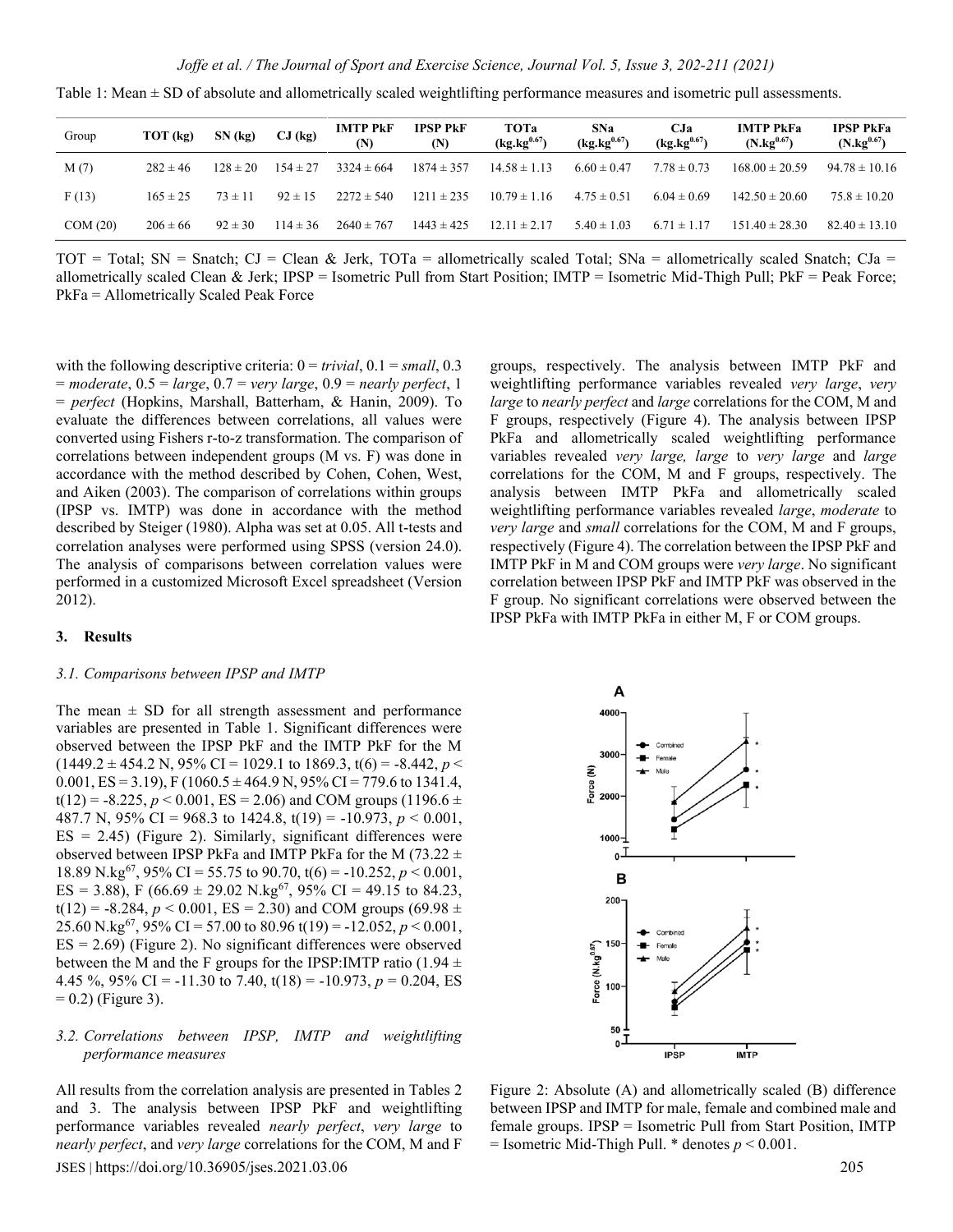### *3.3. Comparison of correlations between IPSP and IMTP with weightlifting performance measures*

A significantly greater correlation was observed between the IPSP PkF with SN and TOT compared with the IMTP PkF (Z = 2.16, *p*  $= 0.04$  and  $Z = 2.05$ ,  $p = 0.03$ , respectively). Furthermore, a significantly greater correlation was observed between IPSP PkFa with SNa compared with the IMTP PkFa  $(Z = 2.08, p = 0.04)$ .



Figure 3: Group average and individual ratio between IPSP: IMTP for males and females. IPSP = Isometric Pull from Start Position, IMTP = Isometric Mid-Thigh Pull. Ratio IPSP: IMTP = IPSP  $\div$ IMTP. White circles denote individual data.

#### **4. Discussion**

The aim of this investigation was to compare the relationships between the IPSP and IMTP with weightlifting competition performance in national and international weightlifters. A critical finding of this investigation was that despite the IPSP exhibiting a comparably smaller PkF than the IMTP, IPSP PkF demonstrated a stronger relationship with SN and TOT in the COM group. Furthermore, when allometrically scaled to body mass, the IPSP PkFa also showed a stronger relationship with SNa in the COM group. These findings suggest that the maximal isometric force capacity in the start position of the first pull is a greater determinant of weightlifting performance than at the start of the second pull.

To date, no empirical investigations have examined the relationship between the IPSP with measures of weightlifting performance. However, several investigations have reported similar *large* to *nearly perfect* correlation values between IMTP PkF with SN, CJ and TOT (*r* = 0.82 to 0.93, *r* = 0.81 to 0.83, *r* = 0.80 to 0.82, respectively) (Beckham et al., 2013; Haff et al., 2005; Joffe & Tallent, 2020; Stone et al., 2005). A number of these investigations also examined the relationship between allometrically scaled IMTP PkFa and SNa, CJa and TOTa, reporting *moderate* to *very large* correlations (*r* = 0.50 to 0.79, *r*  $= 0.50$  to 0.77,  $r = 0.78$ , respectively), which are generally higher

than those reported in the present investigation (Beckham et al., 2013; Stone et al., 2005). However, the correlations between IPSP PkFa with allometrically scaled performance measures were similar to or greater than previous reports in the IMTP PkFa, ranging between *large* to *very large* correlations. To the best of the author's knowledge, the correlations between IPSP with weightlifting performance in the present investigation are the highest reported between a maximal isometric assessment and SN, CJ and TOT in the literature to date, bringing forth a potentially more accurate surrogate measure to of weightlifting performance potential.

Our findings support the already extensive evidence for the use of maximal isometric strength testing in multi-joint, biomechanically specific positions, as they elicit high correlations with corresponding dynamic sporting movements (Comfort et al., 2019; Lum, Haff, & Barbosa, 2020; Wilson & Murphey, 1996). However, these findings appear to conflict with the recommendation that maximal isometric testing should be conducted at the peak of the strength curve (Wilson & Murphey, 1996). The rationale for this is based on the notion that this standardised position should reduce the variability in force output associated with the error in determining specific joint angles for testing (Wilson & Murphey, 1996) and that it coincides with the region where VGRF and RFD are optimised in the corresponding dynamic movement (Haff et al., 1997; Wilson & Murphey, 1996). The latter point implies that this position would exhibit a greater correlation with dynamic performances compared with testing at other joint angles.

Interestingly however, in the present investigation the weakest pull position (IPSP) elicited greater correlations with weightlifting performance. Similar findings were reported by Bazyler et al. (2015) who investigated the relationship between maximal isometric squat PkF at 90° and 120° knee angles with the back squat 1-RM. Despite showing a significantly greater PkF in the 120° knee angle, the isometric PkF in the 90° knee angle demonstrated a *very large* and a considerably greater correlation with back squat 1-RM ( $r = 0.86$  vs. 0.60). Several investigations have reported similar findings showing isometric PkF to be greater in the shorter muscle length conditions, yet a greater correlation observed between PkF in the longer muscle length condition with the corresponding exercise 1-RM (Bartolomei et al., 2019; Miller, 2020; Murphy et al., 1995).

On the contrary, Marcora and Miller (2000) examined the relationship between isometric PkF and peak RFD in the back squat at 90° and 120° knee angles with countermovement jump (CMJ) and squat jump (SJ) height. No correlations were observed between PkF at 90° or 120° knee angle with either jump, however peak RFD in the 120° knee angle exhibited *large* to *very large* correlations with CMJ and SJ height  $(r = 0.69$  and 0.71, respectively). Moreover, no correlations were reported with peak RFD in the 90° knee angle, indicating that the peak RFD at comparatively shorter muscle lengths exhibit greater correlations with similar ballistic dynamic performance compared with peak RFD at longer muscle lengths. Similar findings were reported by Rousanoglou, Georgiadis, and Konstantinos (2008), showing RFD at shorter muscle length in the isometric leg extension exhibited greater correlations with jumping performance, compared with longer muscle lengths.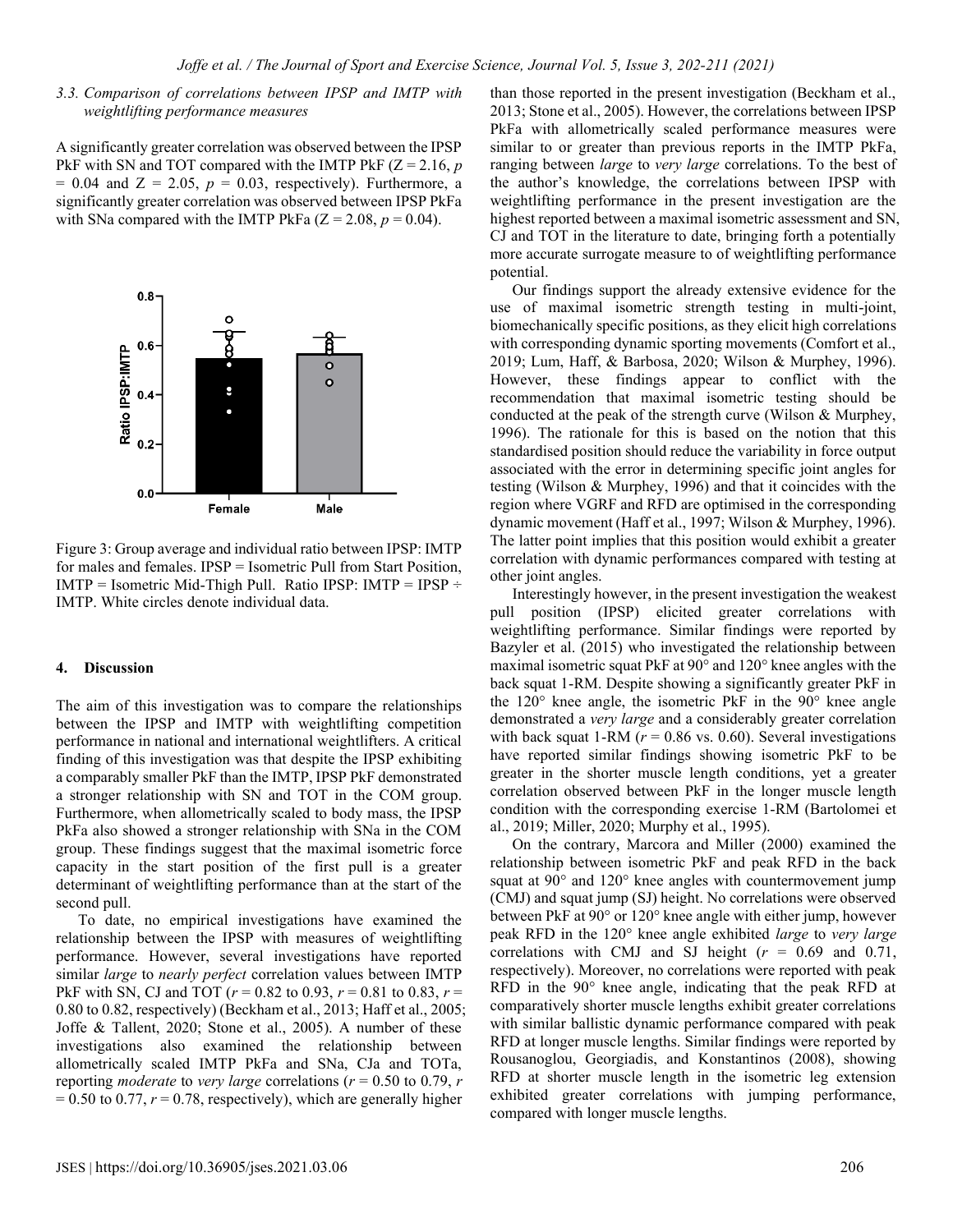| Joffe et al. / The Journal of Sport and Exercise Science, Journal Vol. 5, Issue 3, 202-211 (2021) |  |  |
|---------------------------------------------------------------------------------------------------|--|--|
|                                                                                                   |  |  |
|                                                                                                   |  |  |
|                                                                                                   |  |  |

|                 |            | <b>IPSP PkF</b>  |                |           | <b>IMTP PKF</b>  |                |
|-----------------|------------|------------------|----------------|-----------|------------------|----------------|
|                 | $r$ value  | 95% CI           | Descriptor     | r value   | 95% CI           | Descriptor     |
| SN COM          | $0.94$ **# | $0.85 - 0.98$    | nearly perfect | $0.83**$  | $0.61 - 0.93$    | very large     |
| <b>CJ COM</b>   | $0.95**$   | $0.88 - 0.98$    | nearly perfect | $0.88**$  | $0.72 - 0.95$    | very large     |
| TOT COM         | $0.95$ **# | $0.88 - 0.98$    | nearly perfect | $0.86**$  | $0.67 - 0.94$    | very large     |
| SN <sub>M</sub> | $0.96**$   | $0.75 - 0.99$    | nearly perfect | $0.77*$   | $0.04 - 0.96$    | very large     |
| CJ M            | $0.89**$   | $0.42 - 0.98$    | very large     | $0.91**$  | $0.50 - 0.99$    | nearly perfect |
| TOT M           | $0.93**$   | $0.59 - 0.99$    | nearly perfect | $0.87 *$  | $0.34 - 0.98$    | very large     |
| SN F            | $0.81**$   | $0.47 - 0.94$    | very large     | $0.60*$   | $0.07 - 0.87$    | large          |
| CJF             | $0.85**$   | $0.56 - 0.95$    | very large     | $0.69**$  | $0.22 - 0.90$    | large          |
| <b>TOT F</b>    | $0.85**$   | $0.56 - 0.95$    | very large     | $0.66**$  | $0.17 - 0.89$    | large          |
|                 |            | <b>IPSP PkFa</b> |                |           | <b>IMTP PkFa</b> |                |
|                 | $r$ value  | 95% CI           | Descriptor     | $r$ value | 95% CI           | Descriptor     |
| SNa COM         | $0.83**$ # | $0.61 - 0.93$    | very large     | $0.51*$   | $0.09 - 0.78$    | large          |
| CJa COM         | $0.85**$   | $0.65 - 0.94$    | very large     | $0.65**$  | $0.29 - 0.85$    | large          |
| TOTa COM        | $0.85**$   | $0.65 - 0.94$    | very large     | $0.59**$  | $0.20 - 0.82$    | large          |
| SNa M           | $0.81*$    | $0.15 - 0.97$    | very large     | 0.33      | $-0.56 - 0.87$   | moderate       |
| CJa M           | 0.69       | $-0.13 - 0.95$   | large          | $0.79*$   | $0.09 - 0.97$    | very large     |
| ТОТа М          | $0.78*$    | $0.78 - 0.97$    | very large     | 0.64      | $-0.22 - 0.94$   | large          |
| SNaF            | 0.52       | $-0.04 - 0.83$   | large          | 0.28      | $-0.32 - 0.72$   | small          |
| CJa F           | $0.65**$   | $0.15 - 0.88$    | large          | 0.47      | $-0.11 - 0.81$   | small          |
| ТОТа Ғ          | $0.62**$   | $0.10 - 0.87$    | large          | 0.40      | $-0.19 - 0.78$   | small          |

Table 2: Correlations with 95% CI's, between absolute and allometrically scaled IPSP, IMTP and Weightlifting Performance Measures

IPSP = Isometric Pull from Start Position, IMTP = Isometric Mid-Thigh Pull, PkF = Peak Force, PkFa = Allometrically Scaled Peak Force, SN = Snatch, CJ = Clean & Jerk, TOT = Total, SNa = Allometrically Scaled Snatch, CJa = Allometrically Scaled Clean & Jerk, TOTa = Allometrically Scaled Total, COM = Combined Male and Female group,  $M =$  Male group,  $F =$  Female group.  $* = p < 0.05;$  \*\*  $p \leq 0.01$  denotes statistically significant correlations.  $\# = p \leq 0.05$  denotes statistically significant difference between IPSP and IMTP correlation.

Table 3: Correlations with 95% CI's, between absolute and allometrically scaled IPSP and IMTP variables for male, female and combined male and female groups.

|                      |           | <b>IPSP PkF</b>  |            |                          | <b>IMTP PkF</b>  |                          |
|----------------------|-----------|------------------|------------|--------------------------|------------------|--------------------------|
|                      | $r$ value | 95% CI           | Descriptor | $r$ value                | 95% CI           | Descriptor               |
| <b>IPSP PKF COM</b>  |           |                  |            | $0.82**$                 | $0.59 - 0.93$    | very large               |
| <b>IPSP PKF M</b>    |           |                  |            | $0.76*$                  | $0.02 - 0.96$    | very large               |
| <b>IPSP PKF F</b>    |           |                  |            | 0.51                     | $-0.06 - 0.83$   | large                    |
| <b>IMTP PKF COM</b>  | $0.82**$  | $0.59 - 0.93$    | very large | $\overline{\phantom{0}}$ |                  | $\overline{\phantom{0}}$ |
| <b>IPSP PKF M</b>    | $0.76*$   | $0.02 - 0.96$    | very large | $\overline{\phantom{a}}$ |                  |                          |
| <b>IPSP PKF F</b>    | 0.51      | $-0.06 - 0.83$   | large      |                          |                  |                          |
|                      |           |                  |            |                          |                  |                          |
|                      |           | <b>IPSP PkFa</b> |            |                          | <b>IMTP PkFa</b> |                          |
|                      | $r$ value | 95% CI           | Descriptor | $r$ value                | 95% CI           | Descriptor               |
| <b>IPSP PkFa COM</b> |           |                  |            | 0.43                     | $-0.02 - 0.73$   | moderate                 |
| <b>IPSP PkFa M</b>   |           |                  |            | 0.41                     | $-0.50 - 0.89$   | moderate                 |
| <b>IPSP PkFa F</b>   |           |                  |            | 0.10                     | $-0.48 - 0.62$   | small                    |
| <b>IMTP PkFa COM</b> | 0.43      | $-0.02 - 0.73$   | moderate   |                          |                  |                          |
| <b>IPSP PkFa M</b>   | 0.41      | $-0.50 - 0.89$   | moderate   | ٠                        |                  |                          |

 $\overline{IPSP}$  = Isometric Pull from Start Position, IMTP = Isometric Mid-Thigh Pull, PkF = Peak Force, PkFa = Allometrically Scaled Peak Force, COM = Combined Male and Female group,  $M =$  Male group,  $F =$  Female group.  $* = p < 0.05$ ;  $* = p < 0.01$  denotes statistically significant correlations.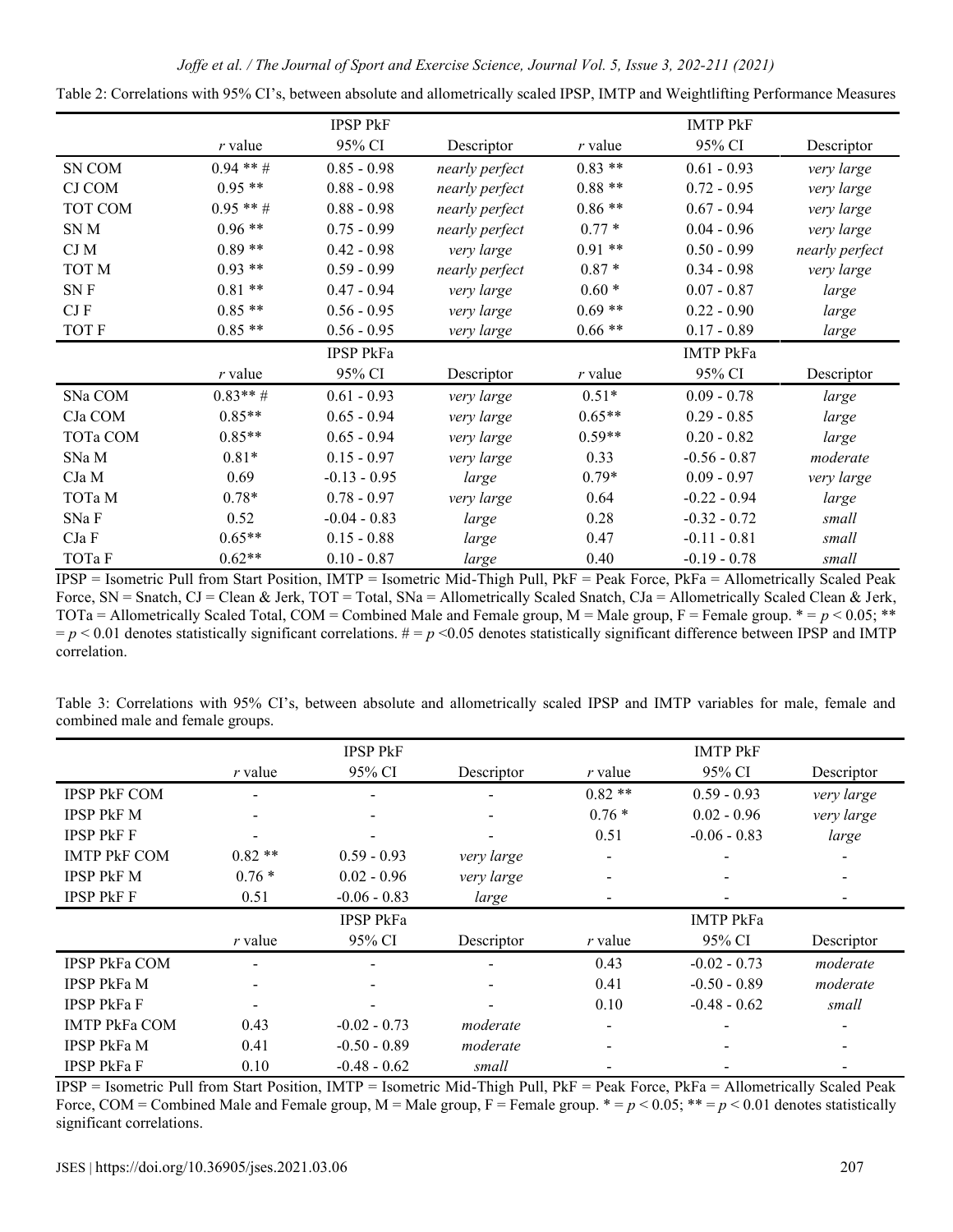

Figure 4: Correlations between absolute and allometrically scaled IPSP, IMTP variables and weightlifting performance measures of the combined male and female group, with 95% Confidence Intervals. (A) Snatch, (B) Clean & Jerk, (C) Total, (D) Allometrically scaled Snatch, (E) Allometrically scaled Clean & Jerk, (F) Allometrically scaled Total. Triangles denote IMTP, circles denote IPSP. Solid symbols denote females, hollow symbols denote males. IPSP = Isometric Pull from Start Position, IMTP = Isometric Mid-Thigh Pull.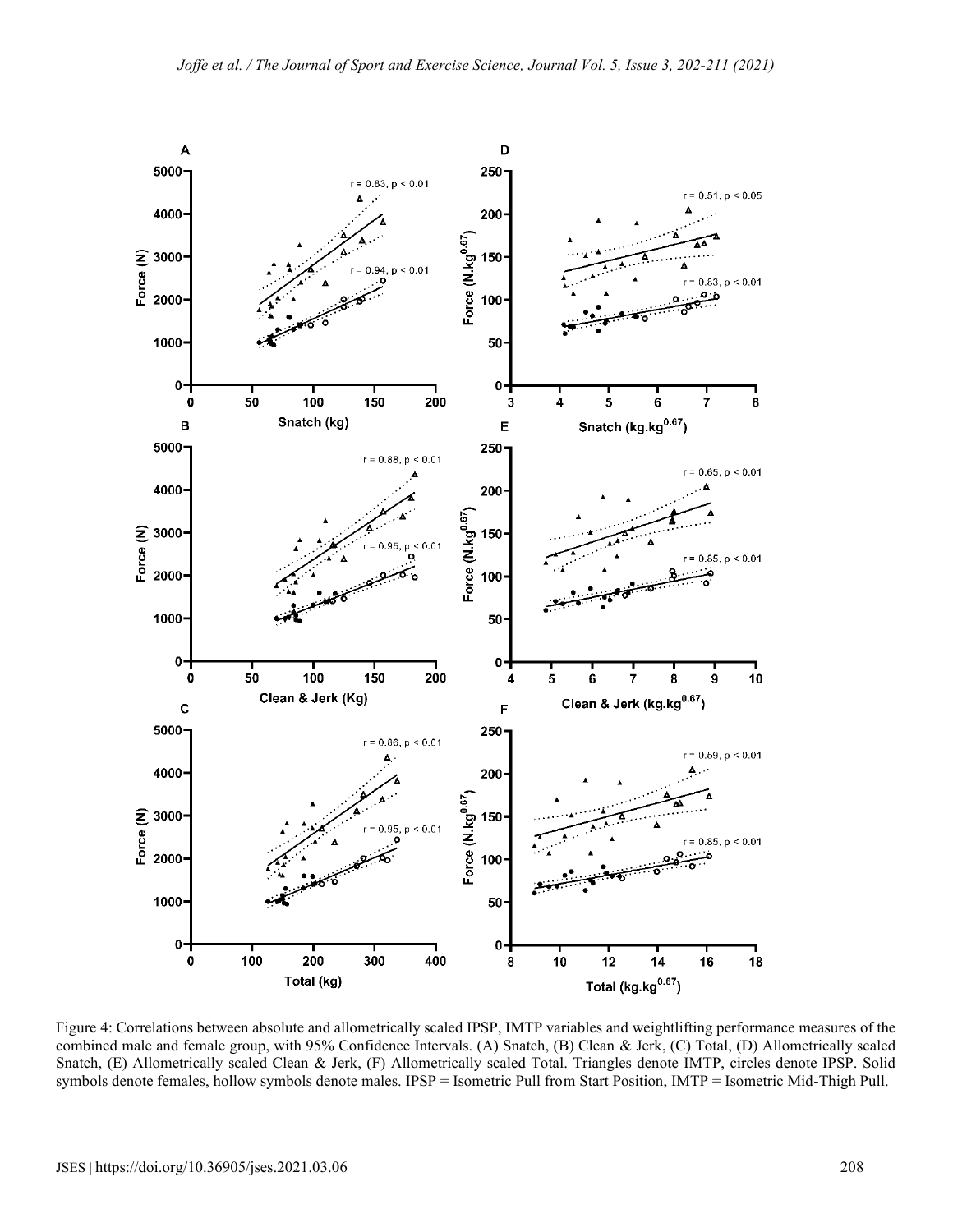A possible explanation for the apparent conflict in research findings might relate to differences in the force-velocity characteristics and intended movement outcomes of the dynamic tasks. It is plausible that these may influence their correlations with isometric tests at varying joint angles or the PkF and RFD variables. For example, in plyometric and ballistic tasks, the intention is to maximise take-off or release velocity at the end of the concentric phase to project one's body mass or an external object into a flight phase (Hubbard, De Mestre, & Scott, 2001; Linthorne, 2001). These tasks may be more limited by the isometric RFD capacity at the position where the maximum force capacity is optimised, as this is where the greatest mechanical advantage occurs and the region of greatest filament cross-bridge cycle transition rate (Fitts, McDonald, & Schluter, 1991). Several investigations have shown that in bilateral triple-extension isometric assessments (isometric squat, isometric mid-thigh pull and isometric leg press) the greatest RFD coincided with the region where maximum force is optimised (knee angles between 120 to 150°) (Bazyler et al., 2015; Bogdanis et al., 2019; Comfort, Jones, McMahon, & Newton, 2015; Palmer, Pineda, & Durham, 2018). This may explain why several investigations report that isometric RFD in shorter muscle lengths exhibits greater correlations with vertical jump performance compared with isometric RFD at longer muscle lengths, and all isometric positions examining PkF (Marcora & Miller, 2000; Rousanoglou et al., 2008). Consequently, for these types of athletic skills, it may be most appropriate to assess isometric RFD within a mechanically specific position to the corresponding dynamic task and at the position where peak force is optimised. On the contrary, in a maximal dynamic strength exercise where the objective is to lift the heaviest weight possible over a relatively constant displacement, the primary limiting factor is the weakest mechanical position across the range of motion. Exercises with linear strength curves such as the back squat, bench press and deadlift, the weakest mechanical position is in the start of the concentric phase (McMaster et al., 2009). It therefore may be necessary to evaluate isometric PkF in a mechanically specific position, however at the position where PkF is the lowest.

The pull phase of the SN and CJ arguably possess characteristics of both maximal dynamic strength and ballistic movements, as the objective is to lift and project a maximal weight high enough to be caught in the overhead or front rack position. However, the sub-phases of the pull, namely the first and second pull exhibit unique positional and temporal force and velocity characteristics (Baumann et al., 1988; Gourgoulis et al., 2009; Harbili, 2012) and function across different end of the muscles force-length curve. The first pull is considered a more strength-oriented phase as it occurs within a comparatively weaker mechanical position and subsequently is a slower movement and requires the lifter to overcome the inertia of the bar (Chavda & Turner, 2020; Garhammer, 1991). Conversely, the second pull is considered a power-oriented movement as it occurs within a stronger mechanical position, is much shorter in duration and exhibits the greatest force, velocity, power, and RFD (Baumann et al., 1988; Gourgoulis et al., 2009). The implementation of both the IPSP and IMTP may therefore be necessary to evaluate the position specific neuromuscular qualities for each of these phases, however this concept warrants further investigation.

In the present investigation, when allometrically scaled to body mass, the IPSP PkFa and IMTP PkFa were poorly correlated with each other across M, F and COM groups, supporting the notion that the maximal force capacity specific to the first and second pull are independent neuromuscular qualities. The evaluation of each of these pull positions may help to identify deficits in the athlete's phase specific strength characteristics and subsequently lead to more directed training prescription. There is also a considerable amount of evidence to suggest that these two positions of the pull may experience specific adaptations in response to muscle length specific training (Bogdanis et al., 2019; Kubo et al., 2006; Noorkõiv, Nosaka, & Blazevich, 2014; Thepaut-Mathieu, Van Hoecke, & Maton, 1988; Ullrich, Kleinöder, & Brüggemann, 2009; Weiss, Fry, Wood, Relyea, & Melton, 2000), however, this is beyond the scope of this investigation.

No differences were observed between M and F groups in correlations between IPSP or IMTP with SN, CJ or TOT, or in correlations between IPSP PkFa or IMTP PkFa with SNa, CJa or TOTa. Furthermore, no differences were observed between M and F groups for the IPSP:IMTP ratio. There was some indication of greater correlations between the two isometric pulling positions with weightlifting performance in the M group compared with the F group and this was observed in both absolute and allometrically scaled values. However, the lack of statistical significance suggests no difference exist between male and female weightlifters in the pulling strength characteristics which relate to weightlifting performance. Therefore, it is evident from our results that male and female weightlifters should train these qualities similarly.

It should be acknowledged that these data are cross-sectional and do not indicate a causal relationship between the IPSP, IMTP and weightlifting performance. However, a recent investigation showed a *large* correlation between the change in IMTP PkF and change in SN, CJ and TOT across two consecutive years in international female weightlifters ( $r = 0.64$  to 0.65) (Joffe & Tallent, 2020) indicating a causal relationship. Based upon the present and previous findings, it is recommendation that future investigations examine the alterations in both isometric pulling positions across an extensive period of specific training to determine the impact of changes in these qualities on weightlifting performance.

In conclusion, these findings suggest that the maximal force capacity in the start position of the first pull has a greater correlation with weightlifting performance measures than maximal force capacity in the start of the second pull. However, when the effects of body mass are controlled for through allometric scaling, these assessments are poorly correlated with each other indicating that each are reflective of independent neuromuscular qualities. Therefore, coaches and practitioners working with competitive weightlifters may consider implementing both the IMTP and IPSP assessments to assess the position-specific neuromuscular characteristics of the pull.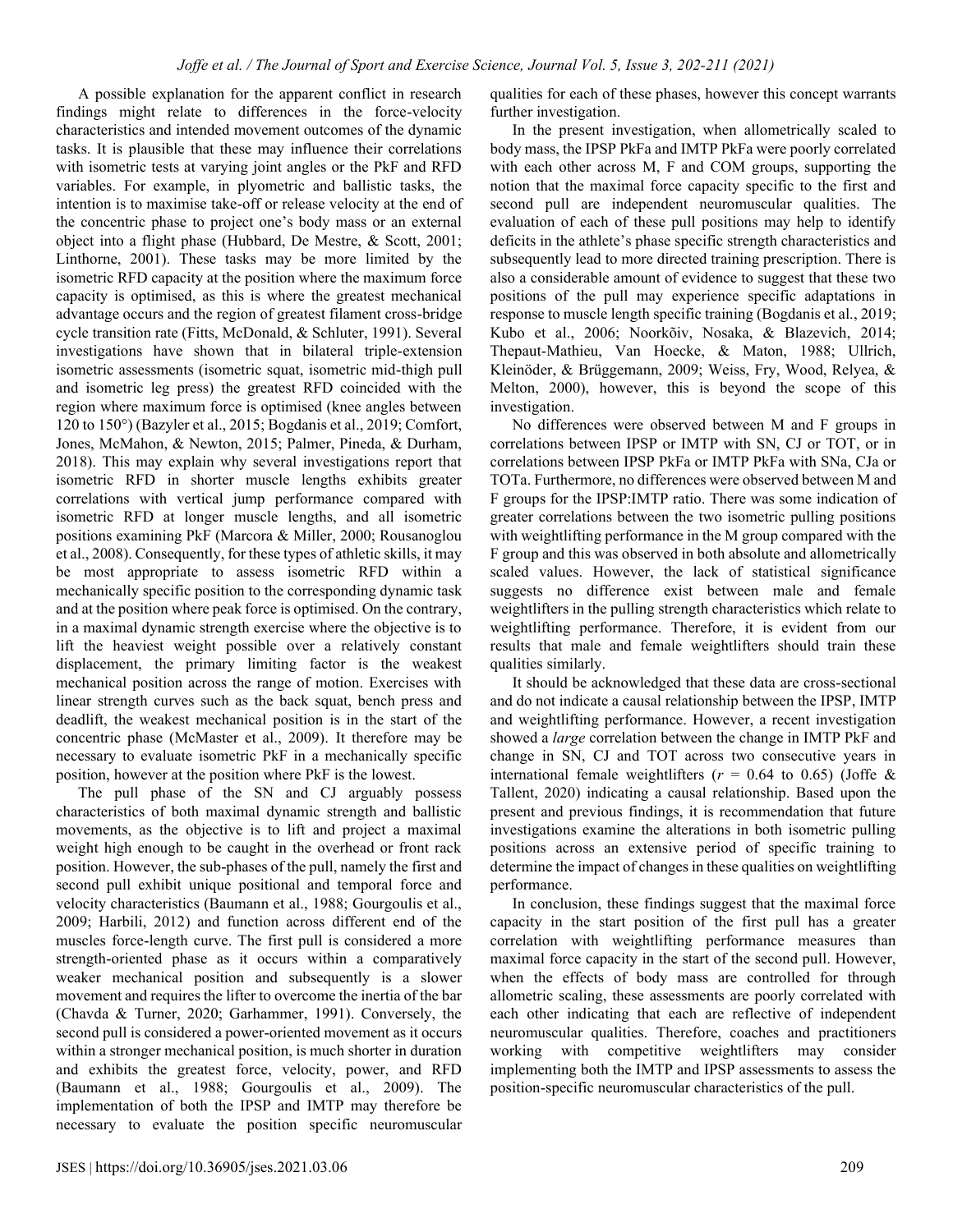# **Conflict of Interest**

The authors declare no conflict of interest

# **Acknowledgements**

Thank you to British Weight Lifting and all athletes involved for their cooperation.

# **References**

- Bartolomei, S., Rovai, C., Lanzoni, I. M., & di Michele, R. (2019). Relationships between muscle architecture, deadlift performance, and maximal isometric force produced at the midthigh and midshin pull in resistance-trained individuals. *Journal of Strength and Conditioning Research*, https://doi.org/10.1519/JSC.0000000000003455
- Baumann, W., Gross, V., Quade, K., Galbierz, P., & Schwirtz, A. (1988). The snatch technique of world class weightlifters at the 1985 world championships. *International Journal of Sport Biomechanics*, *4*(1), 68–89.

https://doi.org/https://doi.org/10.1123/ijsb.4.1.68

- Bazyler, C. D., Beckham, G. K., & Sato, K. (2015). The use of the isometric squat as a measure of strength and explosiveness. *Journal of Strength & Conditioning Research, 29*(5), 1386– 1392. https://doi.org/10.1519/JSC.0000000000000751
- Beckham, G. K., Lamont, H., Sato, K., Ramsey, M. W., Haff, G. G., & Stone, M. M. (2012). Isometric strength of powerlifters in key positions of the conventional deadlift. *Journal of Trainology*, *1*(2), 32–35.

https://doi.org/https://doi.org/10.17338/trainology.1.2\_32

- Beckham, G. K., Mizuguchi, S., Carter, C., Sato, K., Ramsey, M., Lamont, H., & Stone, M. (2013). Relationship of isometric mid-thigh pull variables to weightlifting performance. *Journal of Sports Medicine and Physical Fitness*, *53*(5), 573–581.
- Bogdanis, G. C., Tsoukos, A., Methenitis, S. K., Selima, E., Veligekas, P., & Terzis, G. (2019). Effects of low volume isometric leg press complex training at two knee angles on force-angle relationship and rate of force development. European *Journal of Sport Science*, *19*(3), 345–353. https://doi.org/10.1080/17461391.2018.1510989
- Carlock, J. M., Smith, S. L., Hartman, M. J., Morris, R. T., Ciroslan, D. A., Pierce, K. C., & Stone, M. H. (2004). The relationship between vertical jump power estimates and weightlifting ability: A field-test approach. *Journal of Strength and Conditioning Research*, *18*(3), 534–539. https://doi.org/10.1519/R-13213.1
- Chavda, S., Hill, M. Martin, S. Swisher, A. Haff, G., & Turner, A. (2020). Weightlifting: an applied method of technical analysis. *Strength and Conditioning Journal*, 1–11. https://doi.org/10.1519/SSC.0000000000000614
- Cohen, J., Cohen, P., West, S. G., & Aiken, L. S. (2003). *Applied multiple regression/correlation for the behavioral sciences* (3rd ed.). Lawrence Erlbaum Associates, New Jersey.
- Comfort, P., Dos'Santos, T., Beckham, G. K., Stone, M. H., Guppy, S. N., & Haff, G. G. (2019). Standardization and methodological considerations for the isometric midthigh pull.

*Strength and Conditioning Journal, 41*(2), 57–79. https://doi.org/10.1519/SSC.0000000000000433

- Comfort, P., Jones, P. A., McMahon, J. J., & Newton, R. (2015). Effect of knee and trunk angle on kinetic variables during the isometric midthigh pull: Test-retest reliability*. International Journal of Sports Physiology and Performance, 10*(1), 58–63. https://doi.org/10.1123/ijspp.2014-0077
- Enoka, R. M. (1979). The pull in Olympic weightlifting. *Medicine and Science in Sports*, *11*(2), 131–137.
- Favre, M., & Peterson, M. D. (2012). Teaching the first pull. *Strength and Conditioning Journal, 34*(6), 77–81. https://doi.org/10.1519/SSC.0b013e31826e17dc
- Fitts, R. H., McDonald, K. S., & Schluter, J. M. (1991). The determinants of skeletal muscle force and power: Their adaptability with changes in activity pattern. *Journal of Biomechanics*, *24*(S1), 111–122.

https://doi.org/10.1016/0021-9290(91)90382-W

- Garhammer, J. (1991). A comparison of maximal power outputs between elite male and female weightlifters in competition. *International Journal of Sport Biomechanics*, *7*(1), 3–11. https://doi.org/10.1123/ijsb.7.1.3
- Gourgoulis, V., Aggeloussis, N., Garas, A., & Mavromatis, G. (2009). Unsuccessful vs. successful performance in snatch lifts: A kinematic approach. *Journal of Strength and Conditioning Research*, *23*(2), 486–494. https://doi.org/10.1519/JSC.0b013e318196b843
- Haff, G. G., Carlock, J. M., Hartman, M. J., Kilgore, J. L., Kawamori, N., Jackson, J. R., & Stone, M. H. (2005). Forcetime curve characteristics of dynamic and isometric muscle actions of elite women Olympic weightlifters. *Journal of Strength and Conditioning Research*, *19*(4), 741–748. https://doi.org/10.1519/R-15134.1
- Haff, G. G., Stone, M., O'Bryant, H. S., Harman, E., Dinan, C., Johnson, R., & Han, K. H. (1997). Force-time dependent characteristics of dynamic and isometric muscle actions. *Journal of Strength and Conditioning Research*, *11*(4), 269– 272. https://doi.org/10.1519/00124278-199711000-00014
- Harbili, E. (2012). A gender-based kinematic and kinetic analysis of the snatch lift in elite weightlifters in 69-kg category. *Journal of Sports Science and Medicine*, *11*(1), 162–169.
- Hopkins, W. G., Marshall, S. W., Batterham, A. M., & Hanin, J. (2009). Progressive statistics for studies in sports medicine and exercise science. *Medicine and Science in Sports and Exercise*, *41*(1), 3–12. https://doi.org/10.1249/MSS.0b013e31818cb278
- Hubbard, M., De Mestre, N. J., & Scott, J. (2001). Dependence of release variables in the shot put*. Journal of Biomechanics*, *34*(4), 449–456. https://doi.org/10.1016/S0021- 9290(00)00228-1
- Jaric, S. L. J., Irkov, D. R. M., & Arkovic, G. O. M. (2005). Normalizing physical performance tests for body size: A proposal for standardization. *Journal of Strength & Conditioning Research, 19*(2), 467–474. https://doi.org/10.1519/R-15064.1
- Joffe, S. A., & Tallent, J. (2020). Neuromuscular predictors of competition performance in advanced international female weightlifters: a cross-sectional and longitudinal analysis. *Journal of Sports Sciences*, *38*(9), 985–983. https://doi.org/10.1080/02640414.2020.1737396